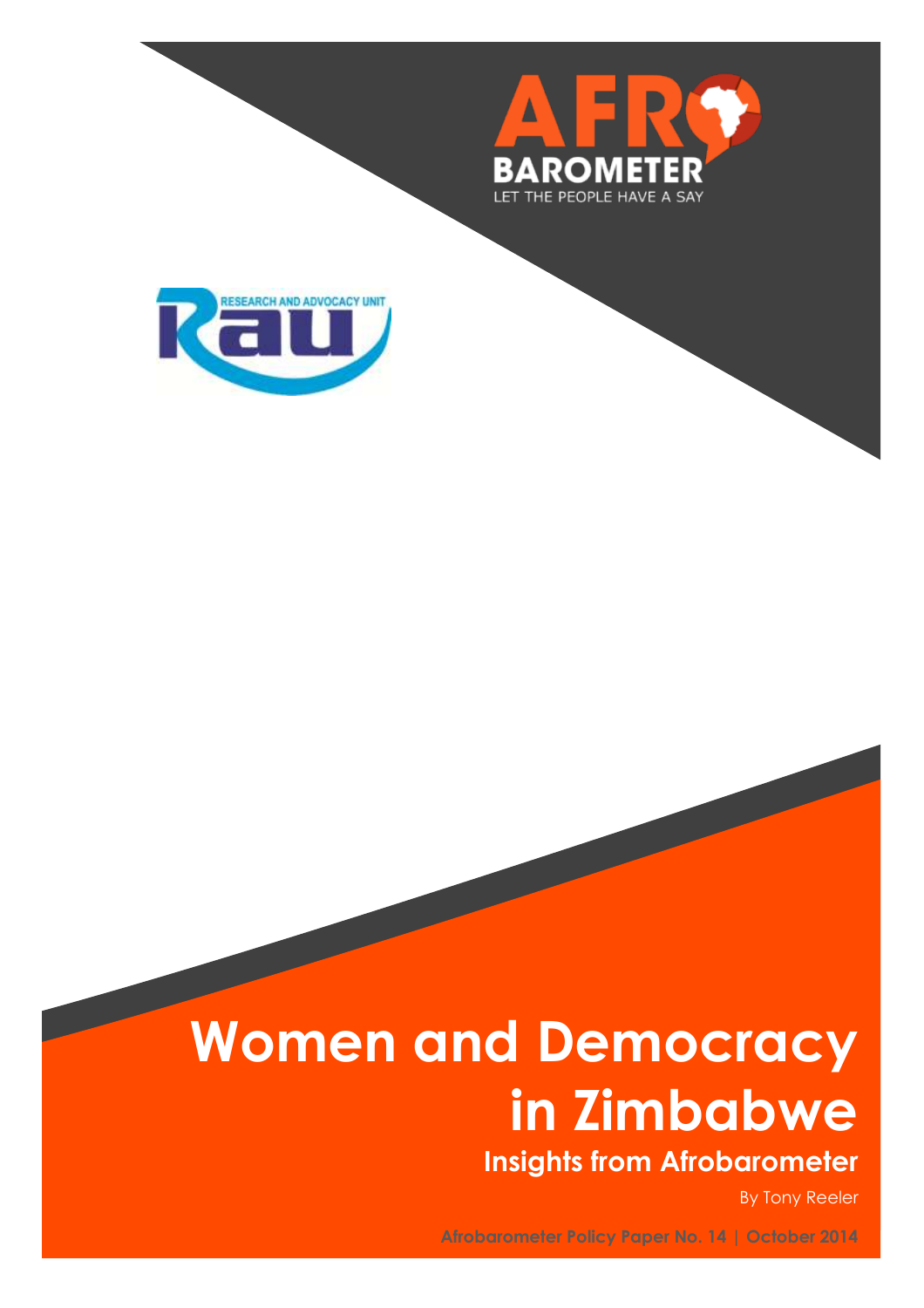# **Background<sup>1</sup>**

 $\overline{a}$ 

Women are mostly marginalised in African political processes, but they have one key area of equality with their menfolk, and that is in voting: The ballot does not discriminate, even if the results of the balloting frequently do not meet the expectations of the voter. Though not the democracy, elections are an important component of democracy, and even though studies indicate that African citizens have been losing faith in the value of elections, elections offer the only peaceful path for attaining and consolidating democracy (Moehler, 2005; Moehler and Lindberg, 2007; Logan and Cho, 2009; Logan, 2008a). But in the largely patriarchal societies that make up most African countries, do women have the same voice and level of participation as their menfolk?

As Logan and Bratton have shown, women across Africa hold largely similar views on democracy to men, but they differ in two important respects (Logan and Bratton, 2006). Women are more ambivalent, more frequently giving neutral or "don't know" answers to questions, and women are less convinced about the need for multiparty competition, expressing fears about divisiveness and greater tolerance of one-party regimes.

Logan (2008b) has also shown that support for traditional leaders, among those who have a traditional leader, is somewhat stronger among rural, older, and less educated citizens as well as among women, and correspondingly weaker among the young, urban, and better educated. Traditional leaders are important for understanding elections in Zimbabwe, as there has been considerable anecdotal reporting that they have adopted partisan political positions, can have significant influence over rural voters, and, given the highly patriarchal nature of Zimbabwe's culture, are likely to hold strong sway over women.

A recent report on the 2013 elections noted enormous improvement in the rate of voting by women (Research and Advocacy Unit (RAU), 2014), and it is evident from other Zimbabwean research that women see participation in politics as important and have increasingly participated, at least as voters (RAU, 2010). However, a significant factor affecting participation in elections, and especially since 2000, has been political violence associated with elections (Makumbe and Compagnon, 2000). Women surveyed by RAU reported relatively little political violence between 1980 and 2000, despite documented violence in Matabeleland between 1982 and 1987 and in association with elections in 1990 and 1995 (RAU, 2010). The big change came in 2000, with very high rates of political violence associated with the 2000 parliamentary election, the 2002 presidential election, and the notorious 2008 presidential re-run election (for an overview, see Centre for the Study of Violence and Reconciliation, 2009). A startling 62% of women surveyed said they experienced political violence in 2008 (RAU, 2010).

The 2010 sample also reported very high rates of feeling unsafe during elections, with 68% of women feeling "unsafe" or "extremely unsafe" during the elections in 2008, up from 22% in 2000 and a mere 5% in 1999 (RAU, 2010). Thus, it was highly encouraging that the recent RAU report, on the SiMuka campaign, indicated that so many women had turned out to vote despite fears about violence, and perhaps because of the more peaceful atmosphere prevailing since 2008. Nonetheless, as suggested above, voting is a minimal requirement for democracy, and in most views democracy is more than merely voting: It requires active citizenship.

Thus, when research shows that Zimbabweans have a high demand for democracy (for a broad overview of Afrobarometer research on Zimbabwe and democracy, see

 $1$  This section draws from the May 2010 report Women, Politics and the Zimbabwe Crisis, produced by the Institute for Democracy in Africa (IDASA), the International Center for Transitional Justice (ICTJ), the Research & Advocacy Unit (RAU), and the Women's Coalition of Zimbabwe (WCoZ).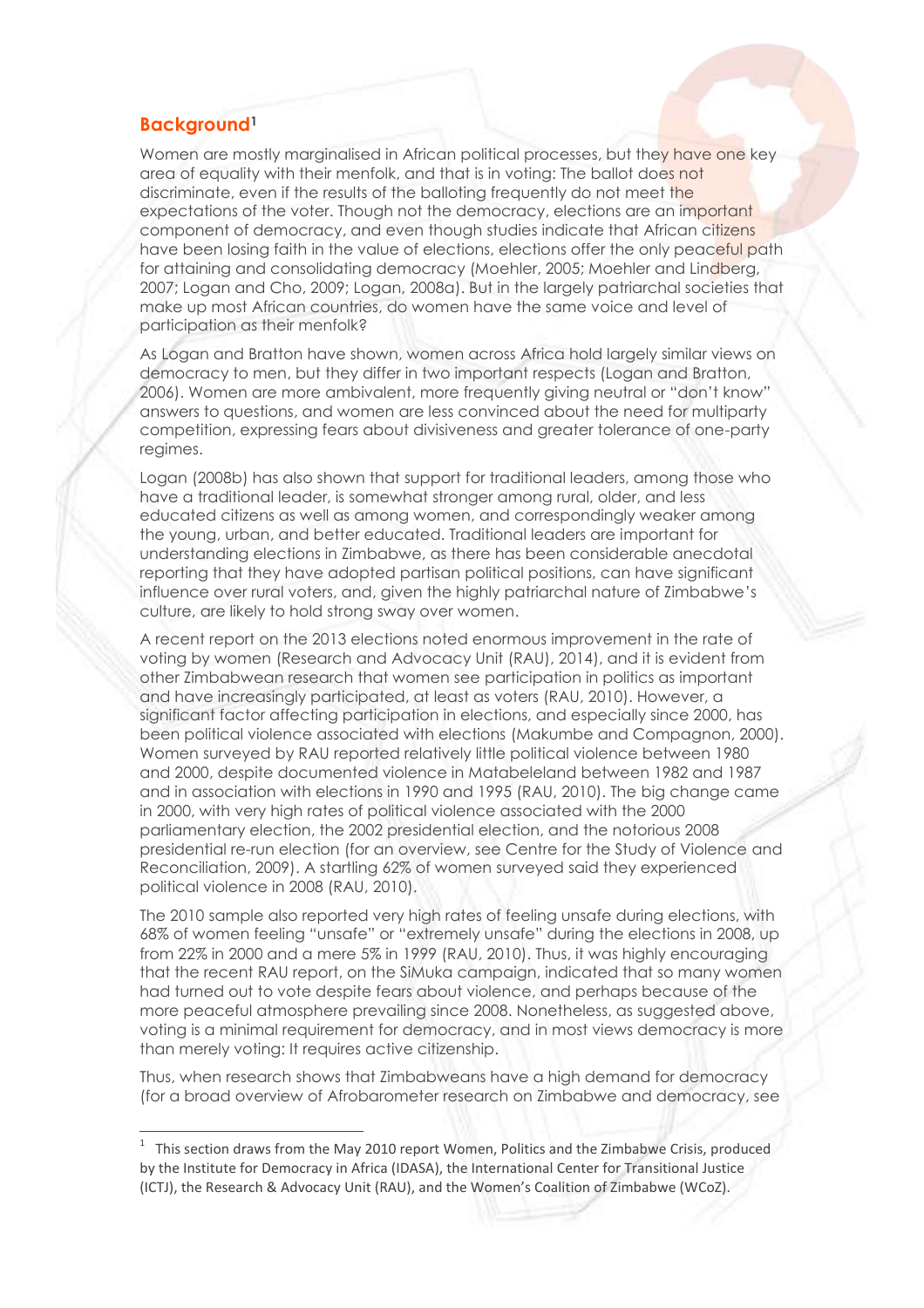RAU, 2012), allied to a good understanding of what democracy entails, iit is interesting to examine some of the oft-reported differences amongst Zimbabweans. This paper uses data from five Afrobarometer studies to examine differences between rural and urban Zimbabwean women in relation to elections and views of democracy.

# **Afrobarometer surveys**

Afrobarometer is an African-led, non-partisan research network that conducts public attitude surveys on democracy, governance, economic conditions, and related issues across more than 30 countries in Africa. Six surveys have been conducted in Zimbabwe (1999, 2004, 2005, 2009, 2010, and 2012), and another survey is currently under way (2014-2015). Afrobarometer conducts face-to-face interviews in the language of the respondent's choice with nationally representative samples of 2,400 respondents, yielding results with a margin of error of +/-2% at a 95% confidence level.

This paper examines data from five Afrobarometer studies (1999, 2004, 2005, 2009, and 2012). Data relating to six key questions that were repeatedly asked of Zimbabwean citizens were extracted. The questions were:

- **With which one of these statements are you most in agreement? A, B, or C? Statement A**: "*Democracy is preferable to any other form of government*." **Statement B**: "*To people like me, it doesn't matter what form of government we have*." **Statement C**: "*In certain situations, a non-democratic government can be preferable*."
- **Overall, how satisfied are you with the way democracy works in Zimbabwe? Are you**: *Not at all satisfied; Not very satisfied; Fairly satisfied; Very satisfied; Zimbabwe is not a democracy.*
- **There are many ways to govern a country. Would you disapprove or approve of the following alternatives?** *Only one political party is allowed to stand for election and hold office.*
- **Which of the following statements is closest to your view? Choose Statement 1 or Statement 2. Statement 1:** "*Political parties create division and confusion; it is therefore unnecessary to have many political parties in Zimbabwe."* **Statement 2:** "*Many political parties are needed to make sure that Zimbabweans have real choices in who governs them."*<sup>2</sup>
- **How much do you trust each of the following, or haven't you heard enough about them to say:** *Traditional leaders/chiefs/elders?<sup>3</sup>*
- **Did you vote in the last election?**

Responses were collapsed into binary variables for each question. For example, for responses on trusting traditional leaders, positive responses – "somewhat" *and "a lot" – were summed,* as were negative responses – "not at all" and "just a little" – giving a combined binary frequency for two opposed variables: "trust traditional leaders" and "do not trust traditional leaders."

For each of the variables above, two cross-tabulations were extracted: gender and place of residence (rural or urban). The data was compiled as a time series for each question, with the time series dependent on whether the question was asked in a particular survey round.

The question relating to trust in traditional leaders was only asked in the 2004 and 2009 surveys, but the remaining questions were asked in each of the five surveys. The results are reported as simple percentages, and no statistical analysis was carried out.

 $\overline{a}$ 

<sup>&</sup>lt;sup>2</sup> This question was not asked in 1999.

 $3$  This question was asked only in 2004 and 2009.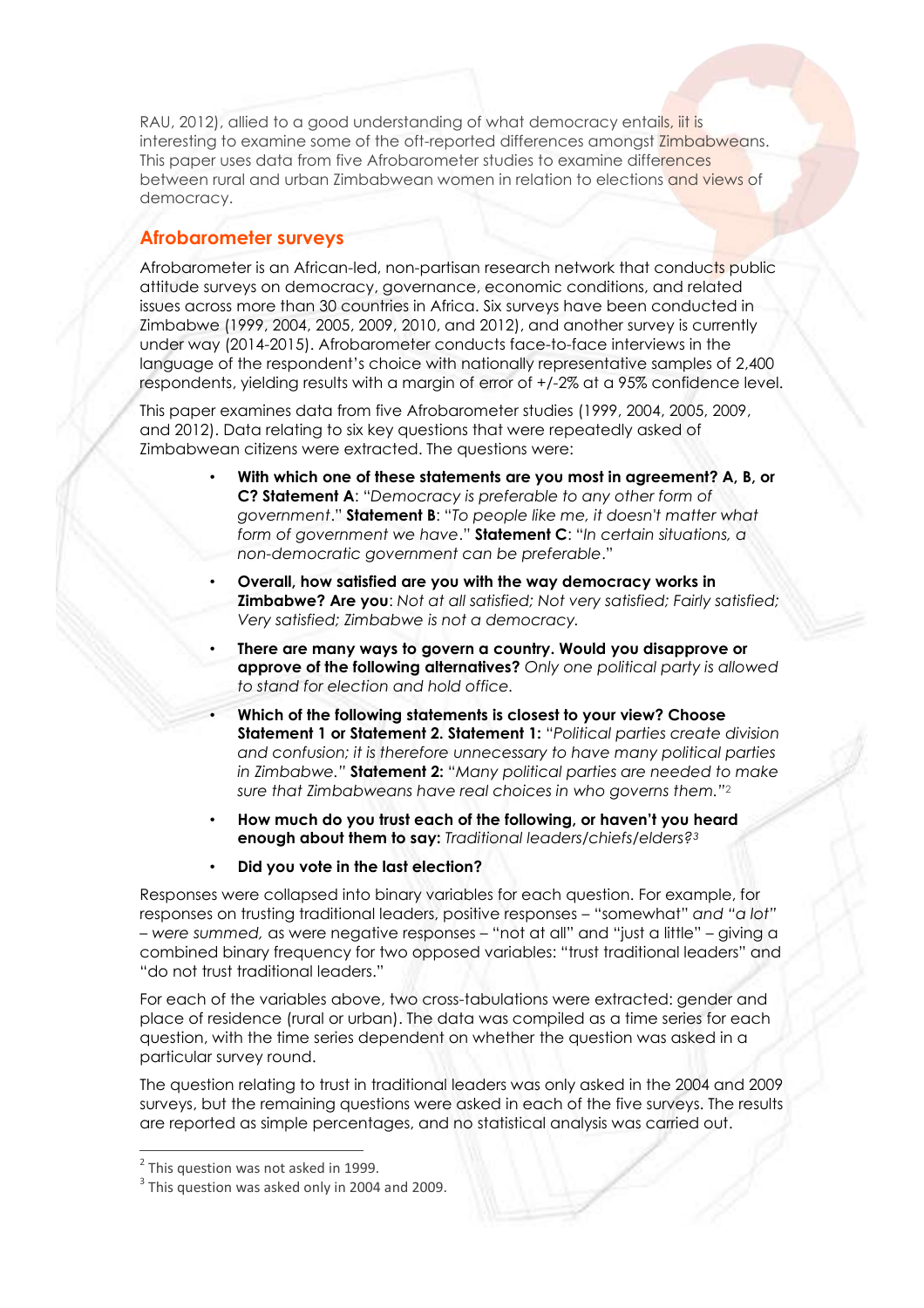## **Results**

#### *Women and support for democracy*

Rural and urban women differed in their levels of support for democracy in 2004-2009 (Figure 1), but both groups showed similar levels of support by 2012, perhaps because of the improved socio-political climate engendered by Zimbabwe's Global Political Agreement (a power-sharing arrangement brokered by South Africa after the failed elections in 2008) and the performance of the resulting Inclusive Government. Interestingly, there was a marked drop in support among both rural and urban women in 2004, probably as a consequence of the violent elections in 2000 and 2002, but thereafter both showed a trend toward preferring democracy to other forms of governance.

Urban women showed a marked drop in 2009, probably a consequence of the 2008 elections and the costs that women saw for participating.





*(% who said* "*Democracy is preferable to any other form of government.")*

As can be seen in Figure 2, women's satisfaction with Zimbabwe's democracy has fluctuated since 1999 while always remaining low, with fewer than half of all women expressing satisfaction. The general trends are similar over the years, with both rural and urban women showing similar rises and falls in their levels of satisfaction. Rural women were more dissatisfied than their urban counterparts in 2008, perhaps as a consequence of the electoral defeat of ZANU PF, which has its major support base in the rural areas.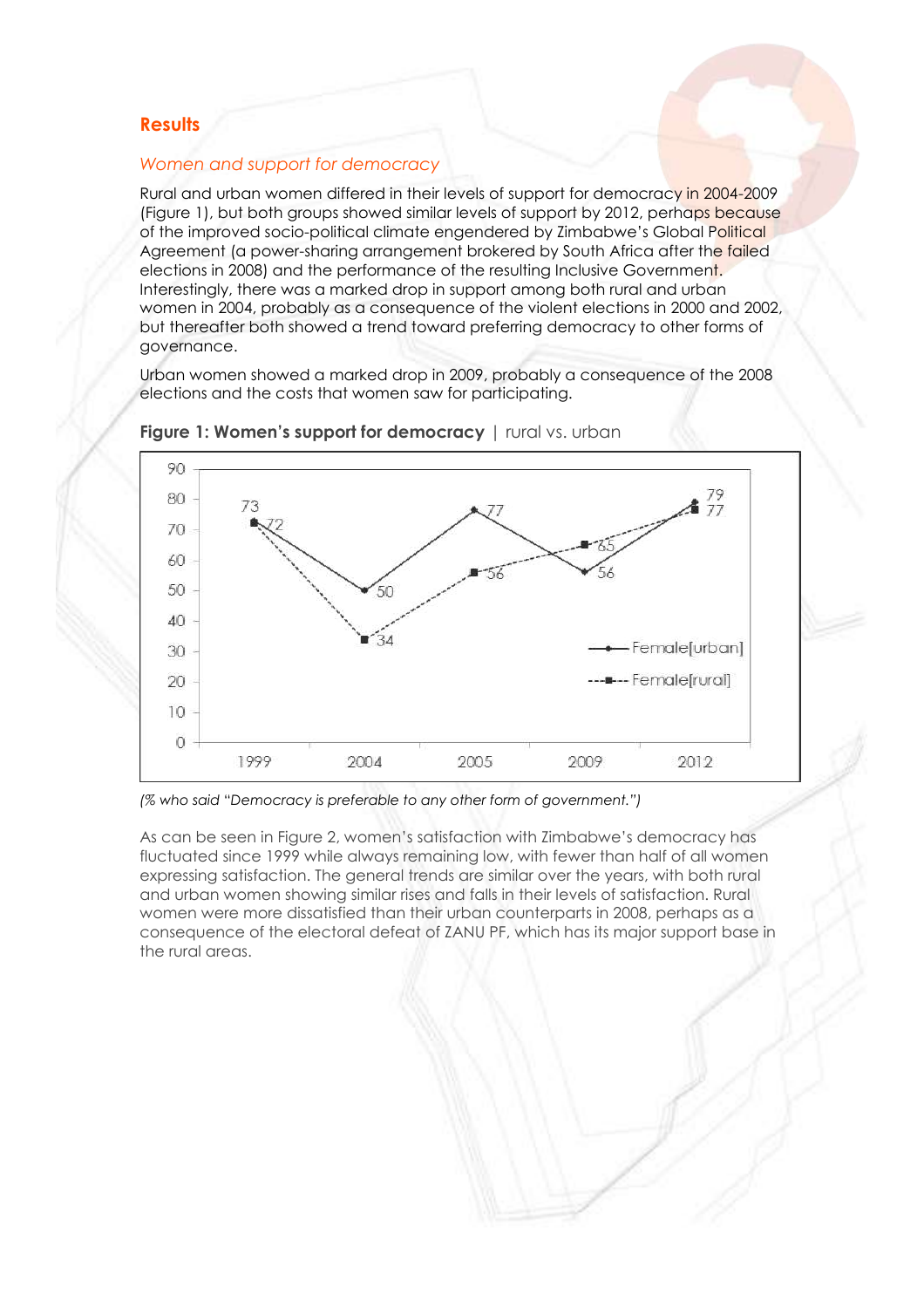

**Figure 2: Women's satisfaction with Zimbabwe's democracy** | rural vs. urban

*(% who said "very satisfied" or "fairly satisfied)*

Africa's "big man" syndrome and the domination of countries by single parties – Zimbabwe for 34 years now – raise the question of whether Zimbabweans are in favour of one-party states. In Zimbabwe, the issue revolves around the competitiveness of multi-party politics and the violence that has accompanied many elections, especially since 2000, with women often bearing the brunt of political violence. As can be seen in Figure 3, both rural and urban women have moved in their views over time, ranging from a high of 48% to a low of 5% approval or strong approval of single-party rule. Urban women generally show less support for a oneparty state than rural women, and the trend overall seems to fluctuate according to the political context. The very large drop in support for one-party systems in 2005 is interesting in that it occurred for both rural and urban women and followed a period in which the fortunes of the MDC were waning, and it was argued in a provocative Afrobarometer report that the changes in support were due to the effectiveness of government propaganda (Chikwanha, Sithole, and Bratton, 2004). But it was also a period during which Zimbabwe's government came under sustained international pressure for its authoritarian nature, which may have affected citizens' desires for peaceful multi-partyism and a return to international acceptance.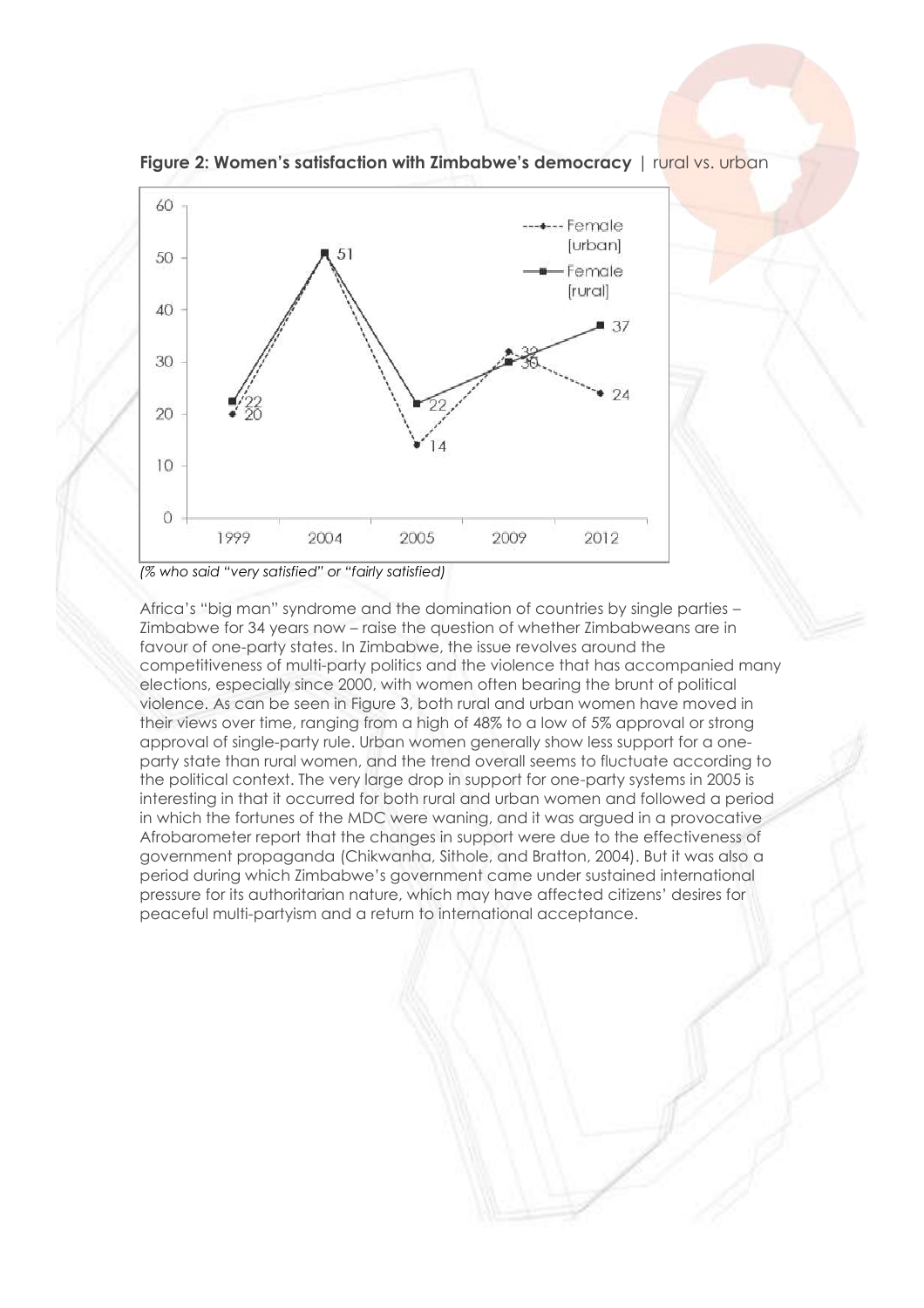

**Figure 3: Women's support for a one-party state** | rural vs. urban



The fact that women reject the one-party state does not necessarily mean that they are in favour of multi-party democracy. As Logan and Bratton (2006) pointed out, many African women see problems in the competitiveness that accompanies multiparty systems. In Zimbabwe, as can be seen in Figure 4, women's support for multiparty democracy grew between 1999 and 2002 but has been declining since then among both rural and urban women. This may be due to the violence accompanying elections, but also, additively, to the peace that followed the Global Political Agreement and the subsequent Inclusive Government. The combination of violent contested elections with the peace that comes from a government without any opposition may have reinforced views that multi-partyism is undesirable.



**Figure 4: Women's support for multi-party democracy** | rural vs. urban

*(% who selected Statement 2: "Many political parties are needed to make sure that Zimbabweans have real choices in who governs them."*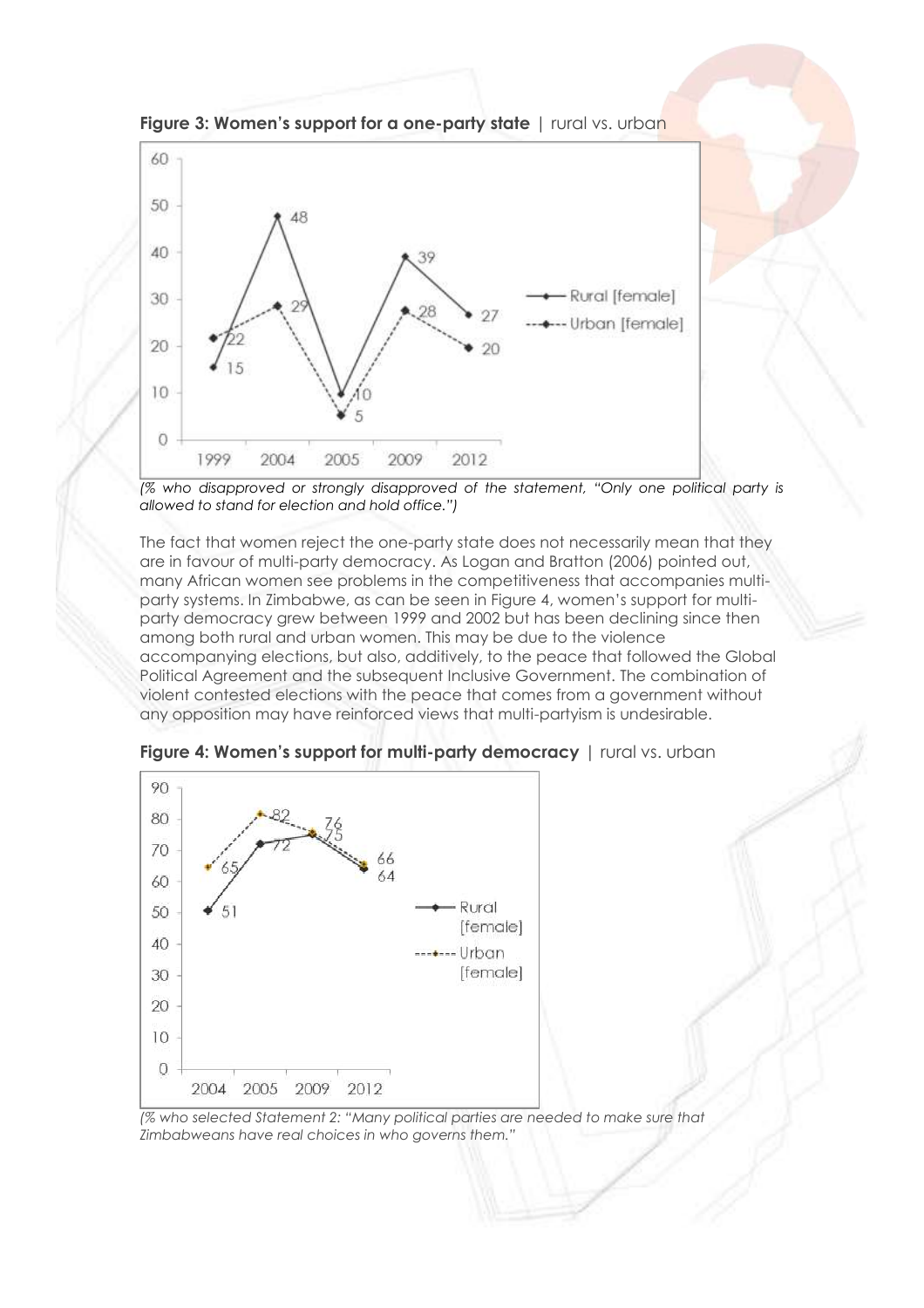Women's lack of support for a one-party state and their decreasing support for multiparty democracy may be less of a contradiction than it appears: In voicing their concerns about multi-partyism, Zimbabwean women may be reflecting the problems that have accompanied elections in Zimbabwe, where competitive elections seem to invariably produce significant political violence. Thus, their attitudes to multipartyism may be tied to elections, whereas their rejection of one-party states is perhaps a broader concern.

## *Trust in traditional leaders*

Many media and human rights reports have focused on the role of traditional leaders during elections (for an overview, see Matyszak, 2010). Since 1998 and the promulgation of the Traditional Leaders Act, traditional leaders have overt (but legally limited) administrative power in Zimbabwe; even if legally required to be expressly politically neutral, their actual political preferences can give traditional leaders enormous local power, and it seems from most reports that traditional leaders act as if they have greater powers than those to which they are entitled.

The question regarding trust for traditional leaders was only asked in the 2004 and 2009 surveys. As can be seen in Figure 5, rural and urban women differ sharply in their levels of trust (a 41 percentage point difference in 2008). Rural women showed an increased level of trust in traditional leaders between 2004 and 2009, whilst urban women showed a drop over the same period. One obvious difference is that rural women have much more experience of traditional leaders than urban women, and the latter may well have been swayed by the adverse publicity that traditional leaders have received for their alleged role as partisans in elections and the distribution of public goods.



#### **Figure 5: Women's trust in traditional leaders** | rural vs. urban

However, neither group is internally homogenous, and Logan points out that there are differences in women's support for traditional leaders according to age and level of education as well as residence (Logan, 2008b). As can be seen in Figure 6, this holds for Zimbabwe, too: Both among urban and rural women, trust in traditional leaders shows a near-linear decline as educational level increases. Additionally, trust declines with education in 2004 but declines more sharply in 2009, perhaps reflecting the growing influence of traditional leaders increasingly critical reporting about their political role during this period.

*<sup>(%</sup> who said "somewhat" or "a lot"*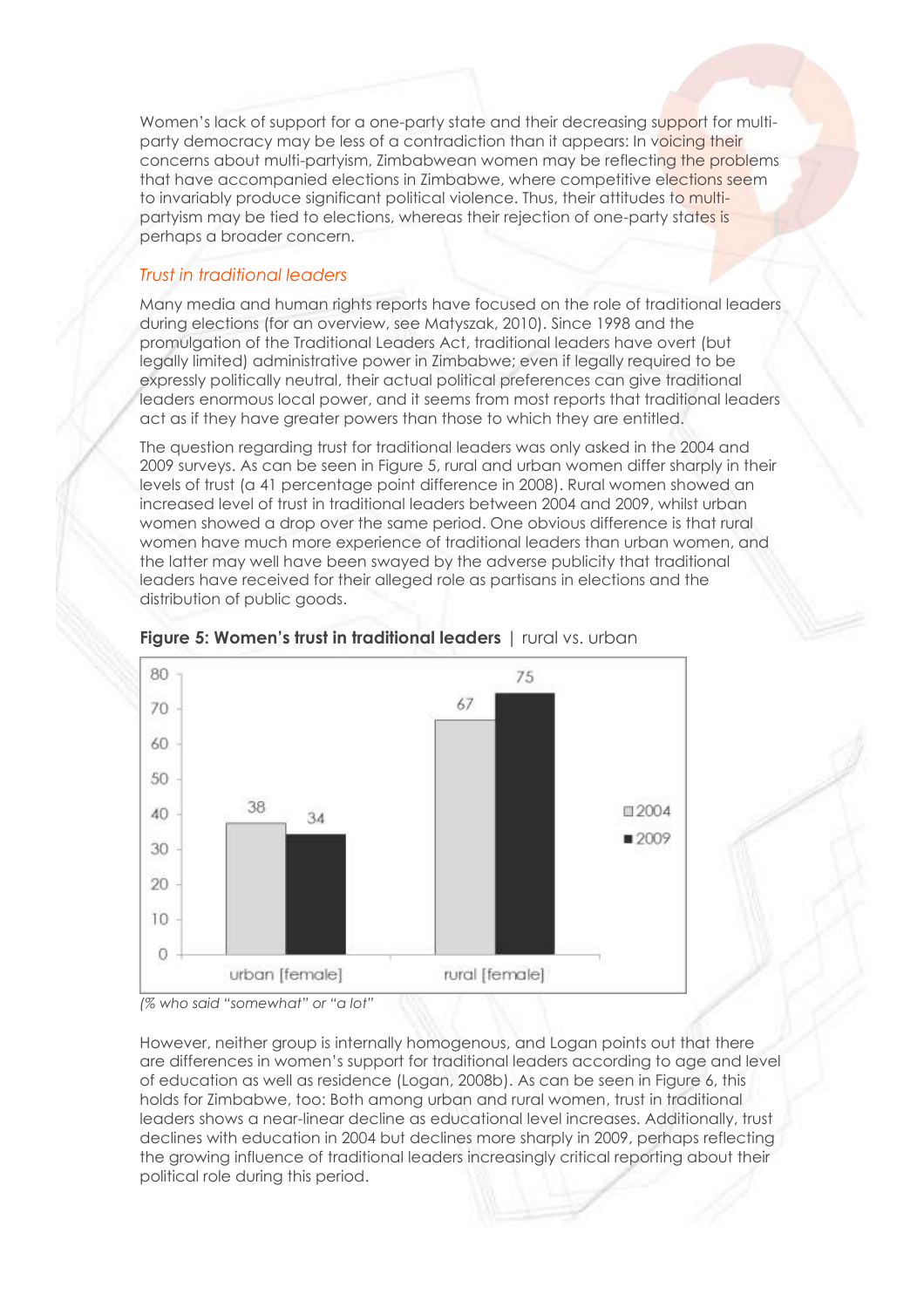

**Figure 6: Women's trust in traditional leaders, by level of education**

*(% who said "somewhat" or "a lot")*

As regards age, it can be seen from Figure 7 that trust in traditional leaders increases somewhat with age, as Logan suggests, and has not changed much over time.





#### *Women and voting*

Many observations and studies have indicated strong differences between rural and urban women in registering and voting. For example, an analysis of the 2013 voters' roll showed many more women registered in rural as opposed to urban areas (RAU, 2013).

As shown in Figure 8, Afrobarometer surveys confirmed marked differences between rural and urban women, with consistently higher rates of voting by rural women. In addition, there is a significant drop in voting by urban women in 2005 (after violent elections in 2000 and 2002), but this recovers in 2008. This drop in 2005 suggests more than mere difficulty in registering and is perhaps the combined effect of difficulties in registering as well as fear generated by the political violence in 2000 and 2002

*<sup>(%</sup> who said "somewhat" or "a lot")*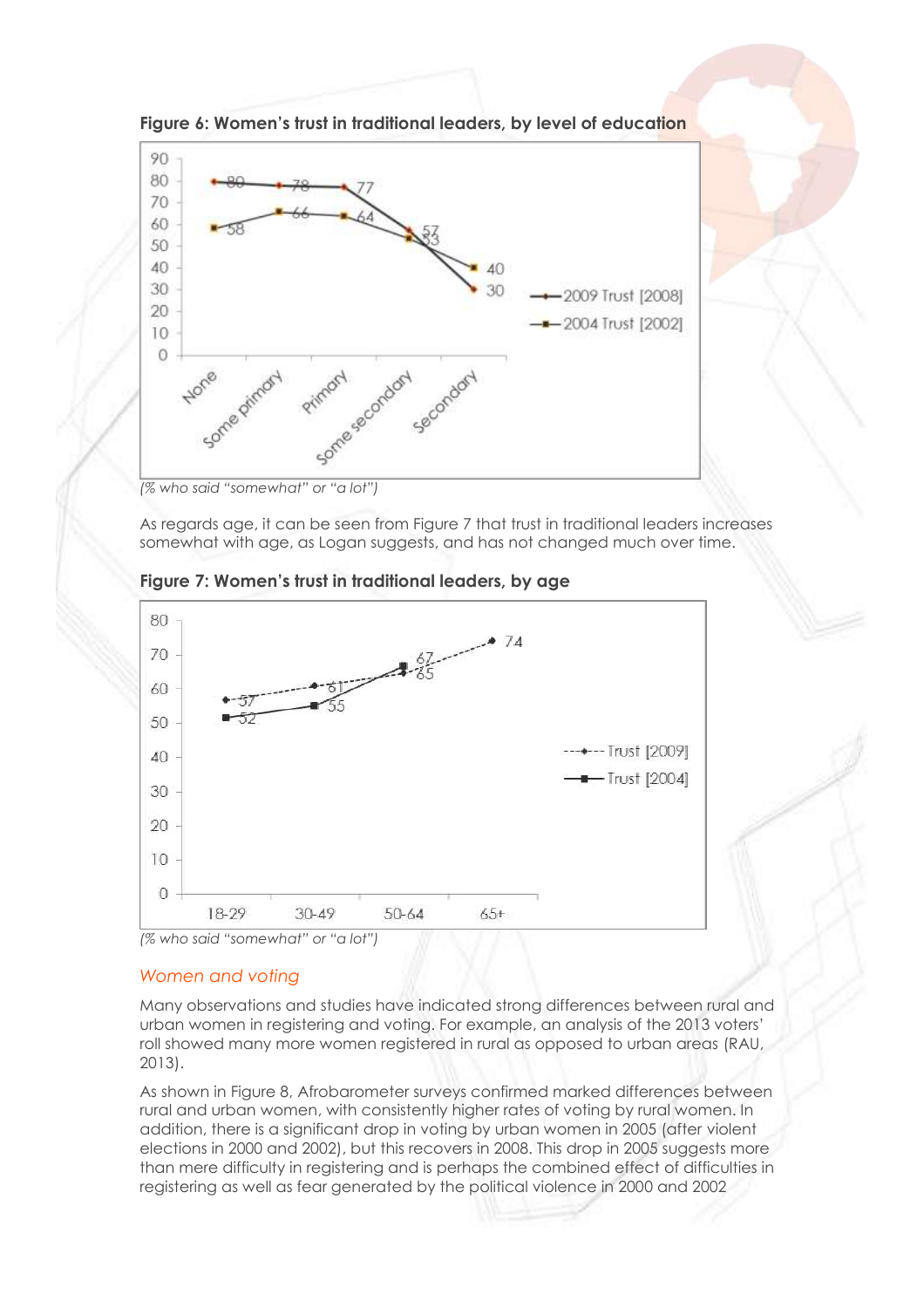elections. When the environment became more peaceful, as it was between 2005 and 2008, urban women were more likely to participate, which is strongly demonstrated by a study of participation by women in the 2013 elections (RAU, 2014).





# **Conclusions**

Female citizens of Zimbabwe seem to view the world in much the same way as their sisters across Africa, according to Afrobarometer data. Overall, Zimbabwean women support the notion of democracy but are not very satisfied with the variety that is practiced in Zimbabwe. To a degree that appears to vary with the political context, they also reject one-party government, support multi-party democracy, and vote.

When women are disaggregated by their geographical residence, a number of differences emerge. First, rural women have much greater trust in traditional leaders than urban women, but this varies by age and education: Younger women and better educated women are far less supportive of traditional leaders. Second, rural women are more likely to support one-party states but are similar to urban women in their support for multi-party democracy. Third, rural women are much more likely than urban women to have voted in all national elections since 2000, presumably because the consequences for supporting ZANU PF in the rural areas are both beneficial and unlikely to lead to violence. Finally, it seems that urban women's support for democracy, rejection of undemocratic alternatives, weak trust in traditional leaders, and willingness to vote (when the consequences of doing so are not problematic) present a more theoretically coherent set of views than rural women, whose responses may reflect their political experiences on the ground.

While far from conclusive, this limited analysis suggests that a great deal more might be gleaned from a gendered and more comprehensive statistical analysis of Afrobarometer data as a basis for interesting comparisons with other studies on women's voice and participation in politics in Zimbabwe. Too little attention is given to a gendered perspective of women's participation in politics, which may be more nuanced than is commonly assumed.

*<sup>(%</sup> who said they voted in the most recent national election)*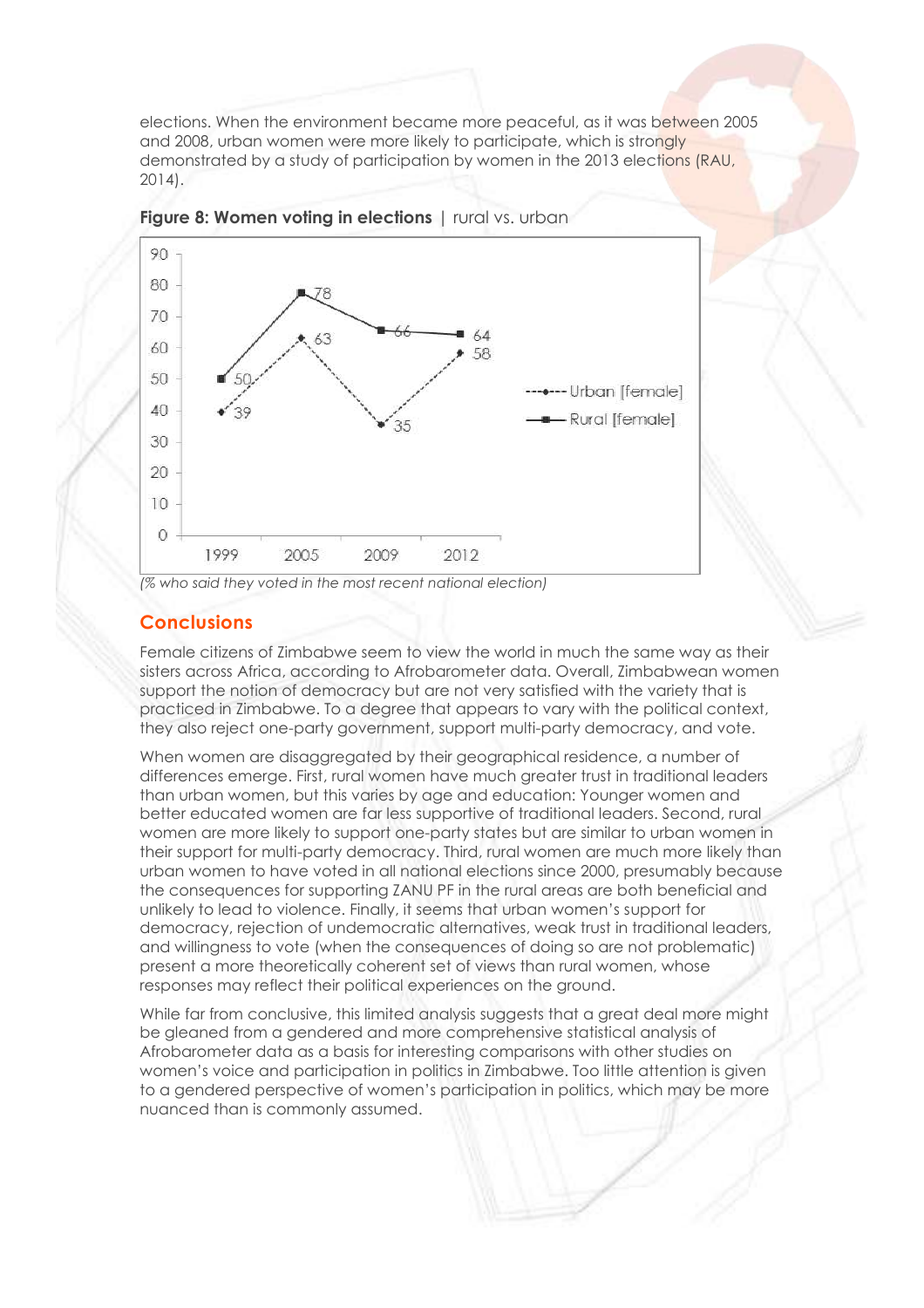## **References**

Centre for the Study of Violence and Reconciliation (2009). Subliminal terror? Human rights violations and torture in Zimbabwe during 2008. Johannesburg: CSVR. Available at <http://www.csvr.org.za/docs/torturereview.pdf>

Chikwanha, A, Sithole, T, & Bratton, M (2004). *The Power of Propaganda: Public Opinion in Zimbabwe, 2004, Afrobarometer Report No. 42.* Available at www.afrobarometer.org/publications/working-papers/

Kache, C. (2014). Does encouraging women to register and vote make a difference? A preliminary report on women's experiences with the 2013 elections. Harare: Research and Advocacy Unit and The Women's Trust. Available at

http://www.researchandadvocacyunit.org/sites/default/files/Women%20%26%202013%20 Elections.pdf

Logan, C (2008a). Rejecting the disloyal opposition? The trust gap in mass attitudes toward ruling and opposition parties in Africa. Afrobarometer Working Paper No. 94. Available at [www.afrobarometer.org/publications/working-papers/](http://www.afrobarometer.org/publications/working-papers/)

Logan, C. (2008b). Traditional leaders in modern Africa: Can democracy and the chief coexist? Afrobarometer Working Paper No. 93. Available at www.afrobarometer.org/publications/working-papers/

Logan, C., & Bratton, M. (2006). The political gender gap in Africa: Similar attitudes, different behaviours. Afrobarometer Working Paper No. 58. Available at [www.afrobarometer.org/publications/working-papers/](http://www.afrobarometer.org/publications/working-papers/)

Logan. C., & Cho, W. (2009). Looking toward the future: Alternations in power and popular perspectives on democratic durability in Africa. Afrobarometer Working Paper No. 110. Available at www.afrobarometer.org/publications/working-papers/

Makumbe, J. M. & Compagnon, D. (2000). *Behind the smokescreen: The politics of Zimbabwe's 1995 general elections.* Harare: University of Zimbabwe Publications.

Matyszak, D. A. (2010). Formal structures of power in rural Zimbabwe. Harare: RAU. Available at www.

[http://archive.kubatana.net/html/archive/demgg/101116rau.asp?orgcode=RES002&year=2](http://archive.kubatana.net/html/archive/demgg/101116rau.asp?orgcode=RES002&year=2010&range_start=1) [010&range\\_start=1](http://archive.kubatana.net/html/archive/demgg/101116rau.asp?orgcode=RES002&year=2010&range_start=1)

Moehler, D. C. (2005). Free and fair, or fraudulent and forged: Elections and legitimacy in Africa. Afrobarometer Working Paper No. 55. Available at www.afrobarometer.org/publications/working-papers/

Moehler, D. C., & Lindberg, S. I. (2007), Narrowing the legitimacy gap: The role of turnovers in Africa's emerging democracies. Afrobarometer Working Paper No. 88. Available at [www.afrobarometer.org/publications/working-papers/](http://www.afrobarometer.org/publications/working-papers/)

Research and Advocacy Unit (2010). Women, politics and the Zimbabwe crisis. Report produced by the Institute for Democracy in Africa (IDASA), the International Center for Transitional Justice (ICTJ), the Research and Advocacy Unit (RAU), and the Women's Coalition of Zimbabwe (WCoZ). Harare: RAU. Available at

[http://archive.kubatana.net/html/archive/demgg/100526rau.asp?orgcode=RES002&year=2](http://archive.kubatana.net/html/archive/demgg/100526rau.asp?orgcode=RES002&year=2010&range_start=1) [010&range\\_start=1](http://archive.kubatana.net/html/archive/demgg/100526rau.asp?orgcode=RES002&year=2010&range_start=1)

Research and Advocacy Unit (2012). Bucking the trend: Africa, Zimbabwe, demand for democracy, and elections. Harare: RAU. Available at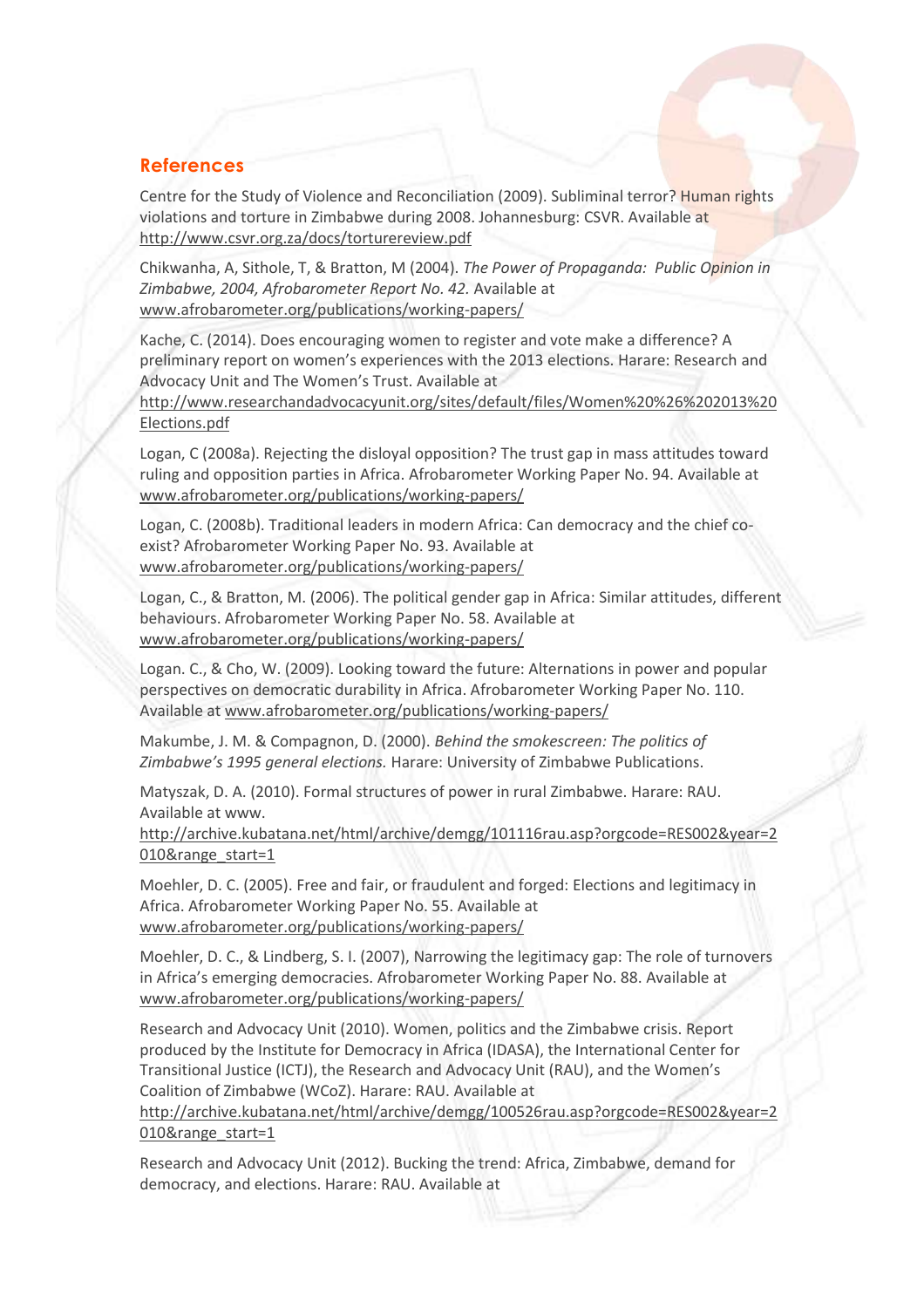[http://archive.kubatana.net/html/archive/demgg/120502rau.asp?orgcode=RES002&year=2](http://archive.kubatana.net/html/archive/demgg/120502rau.asp?orgcode=RES002&year=2012&range_start=1) [012&range\\_start=1](http://archive.kubatana.net/html/archive/demgg/120502rau.asp?orgcode=RES002&year=2012&range_start=1)

Research and Advocacy Unit (2013). An audit of Zimbabwe's 2013 voters' roll. Harare: RAU. Available at

[http://archive.kubatana.net/html/archive/demgg/130716rau.asp?orgcode=RES002&year=2](http://archive.kubatana.net/html/archive/demgg/130716rau.asp?orgcode=RES002&year=2013&range_start=1) [013&range\\_start=1](http://archive.kubatana.net/html/archive/demgg/130716rau.asp?orgcode=RES002&year=2013&range_start=1)